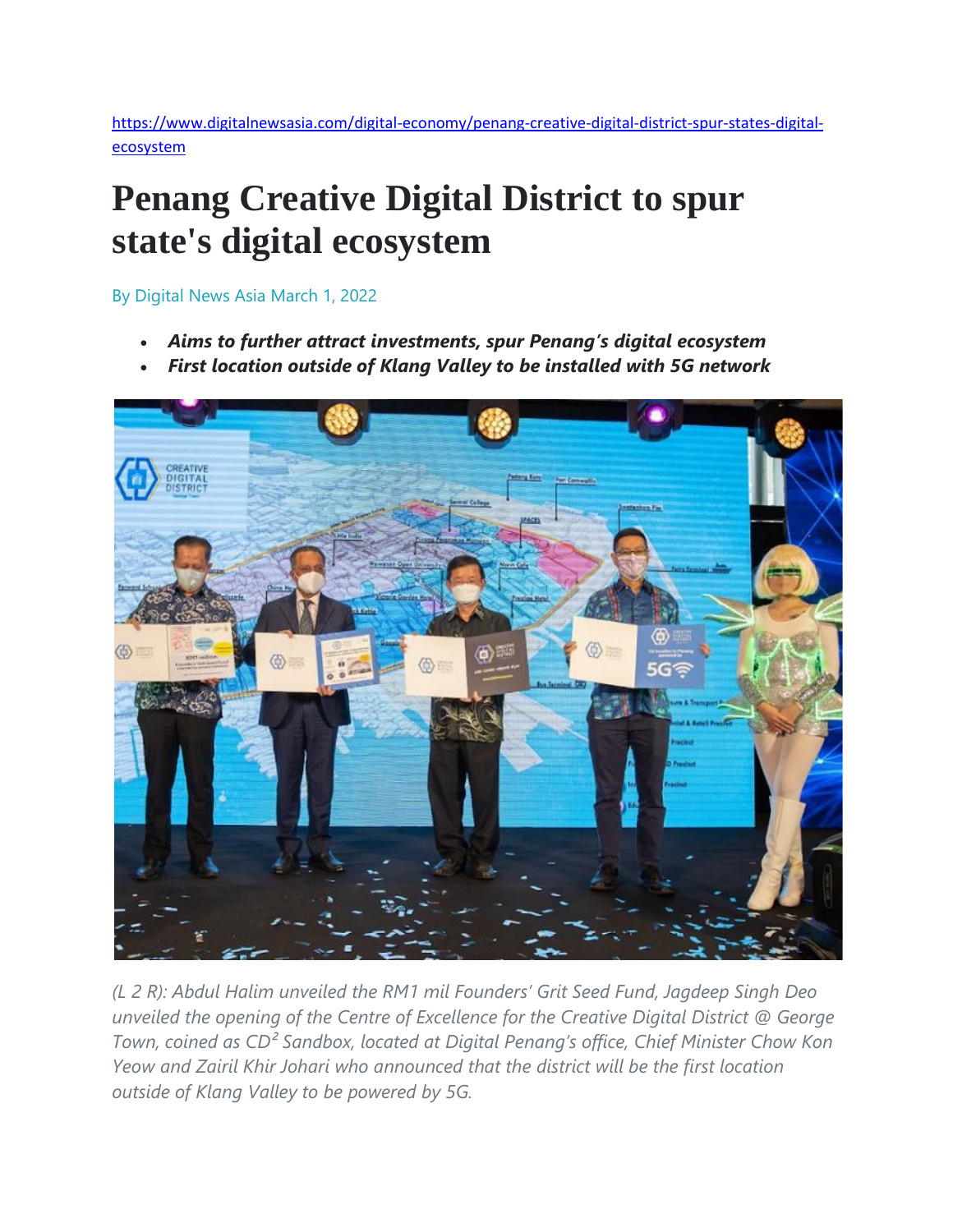Chief minister of Penang, Chow Kon Yeow, has launched the state's creative digital district, also known as CD Square, in George Town.

In a statement, Chow said over the years, Penang has progressed to be one of the most developed and urbanised states and is a key driver of Malaysia's economic growth in manufacturing and tourism, bringing inflows of foreign investment and trade.

"Penang being a hub to many regional and international companies and investors, bodes well in our CD2 @ George Town's ambition to further attract investments in the digital and software services to spur the state's digital ecosystem.

"In line with our Penang2030 vision, CD2 @ George Town aims to revive the urban core through the fusion of heritage and digital," said Chow, who is also the chairman of Digital Penang.

The launch saw the unveiling of initiatives that will be carried out in the coming months to drive the digital ecosystem of Penang.

In line with the Digital Transformation Master Plan of Penang, infrastructure such as the 5G network is in the pipeline, Chow said.

Additionally, a center of excellence coined the CD2 Sandbox launched its 5,000 sq ft coworking space and the US\$238,000 (RM1 million) Founders' Grit Seed Fund by the state is said to have been matched by its investors.

## *[RM1 = US\$0.239]*

To cope with the rising demand for access and speed in driving digitalisation, the CD2 @ GeorgeTown will be the first location outside of the Klang Valley to be installed with 5G network, enabling businesses and communities in the vicinity to benefit from highspeed internet, Digital Penang said.

Meanwhile, the CD2 Sandbox is set to house startups, accelerators, and incubators. This co-working space is equipped with amenities and facilities such as meeting rooms, mail services and Wi-Fi.

Digital Penang will continue to organise and host events and programmes to connect and empower entrepreneurs whilst providing support for their tech journey

It said it will also provide event sponsorship of up to RM500 per event and venue sponsorships.